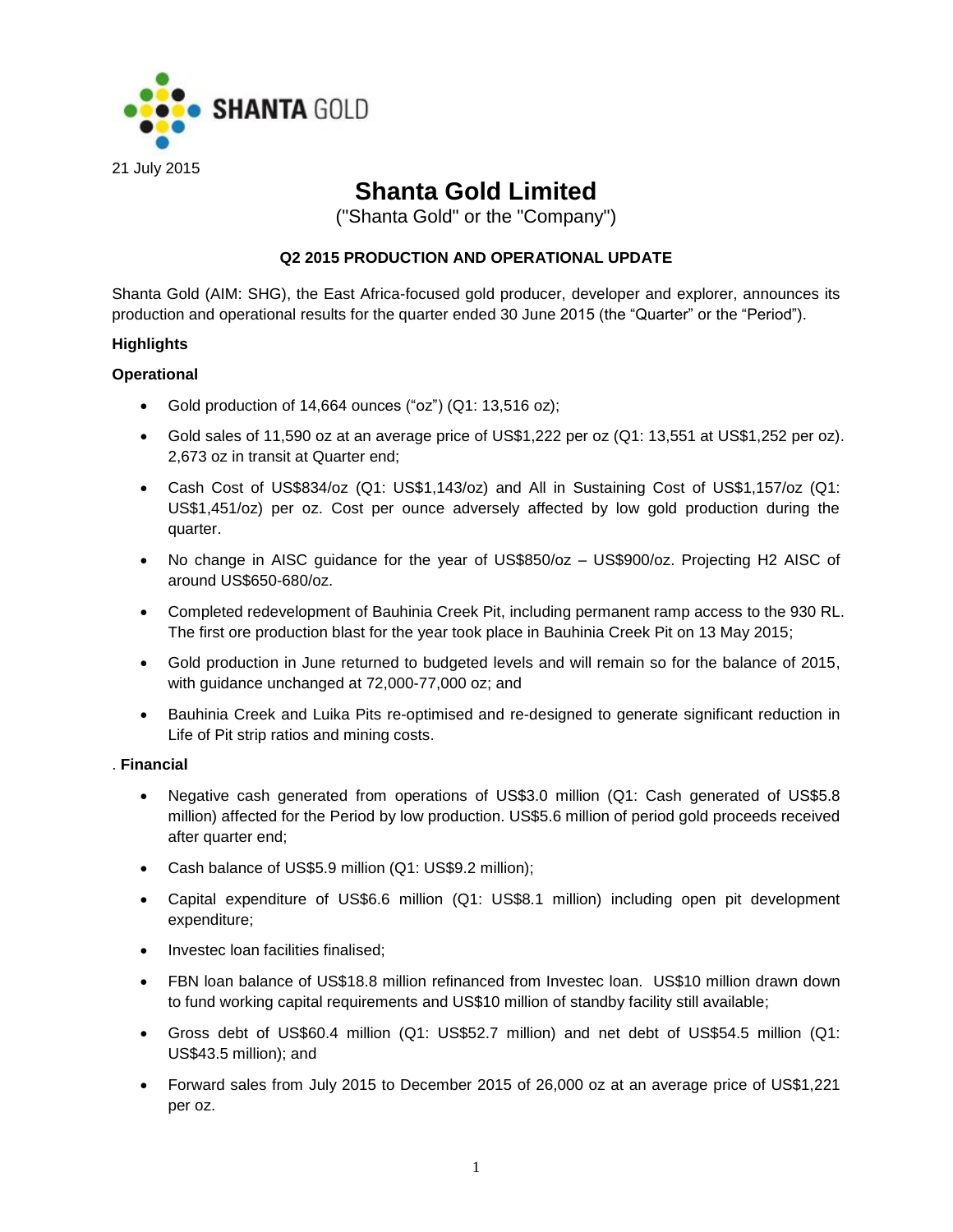

### **Development**

- New Luika underground mining feasibility study and Life of Mine Plan are on schedule for completion in Q3 2015;
- Promising drill intersections in the Bauhinia Creek Resource improving confidence at depth;
- Peet Prinsloo re-joined Shanta Mining Company Limited ("SMCL") as Head of Exploration, managing Shanta's renewed exploration focus. He has overseen the rapid recommencement of drilling to extend the understanding of value-adding resources within and surrounding the NLGM mining lease;
- Development of the Jamhuri Satellite Pit for production risk mitigation as a supplementary source of ore; and
- Singida project resource review under way while relocation process continues.

# **Toby Bradbury, Chief Executive Officer, commented:**

*"During Q2 Shanta delivered on its targeted recovery. As expected, June was a watershed month in which the Company achieved gold production of 7,480 oz. Guidance of 72,000 - 77,000 oz. for the year is maintained, and I believe that confirms 2015 will be a year of two distinct halves. Active and balanced ore mining in our Bauhinia Creek Pit was achieved for the first time in May 2015, and will now provide tonnage and grade to the mill going forward. The re-design and re-optimisation of the current pits has been completed with Life of Pit strip ratios significantly reduced. The first half of the year has been one of major mine re-development and I am very pleased with the positive impact that our reinforced*  management team has delivered. We eagerly anticipate a consequent reduction in mining costs being *realised from July 2015 – also important in combating a lower gold price environment.*

*"This is the first full quarter throughout which I have acted as CEO of Shanta, and importantly I am delighted that, Peet Prinsloo has re-joined the Company as Head of Exploration. Peet previously led the exploration team at Shanta until 2013 and played a key role in the development of Shanta's resources at Singida and New Luika. Peet is tasked with driving the value of the business through extending and growing our resource base.* 

*"New Luika now provides a stable platform for the continued development of a sustainable mine plan, our exploration pipeline will now receive renewed focus, and the Company as a whole considers this a turning point in which the true value of its assets and people will become clear for all its shareholders and stakeholders."*

# **Analyst conference call and presentation**

Shanta Gold will be hosting an analyst conference call and presentation today, 21 July 2015, at 09:30 BST. Participants may access the call by dialling one of the following numbers below approximately 10 minutes prior to the start of the call. The presentation can be found on the Company's website: [www.shantagold.com](http://www.shantagold.com/) or by clicking on the link below:

From UK (toll free): 080 8237 0030 From the rest of the world: +44 (0)20 3139 4830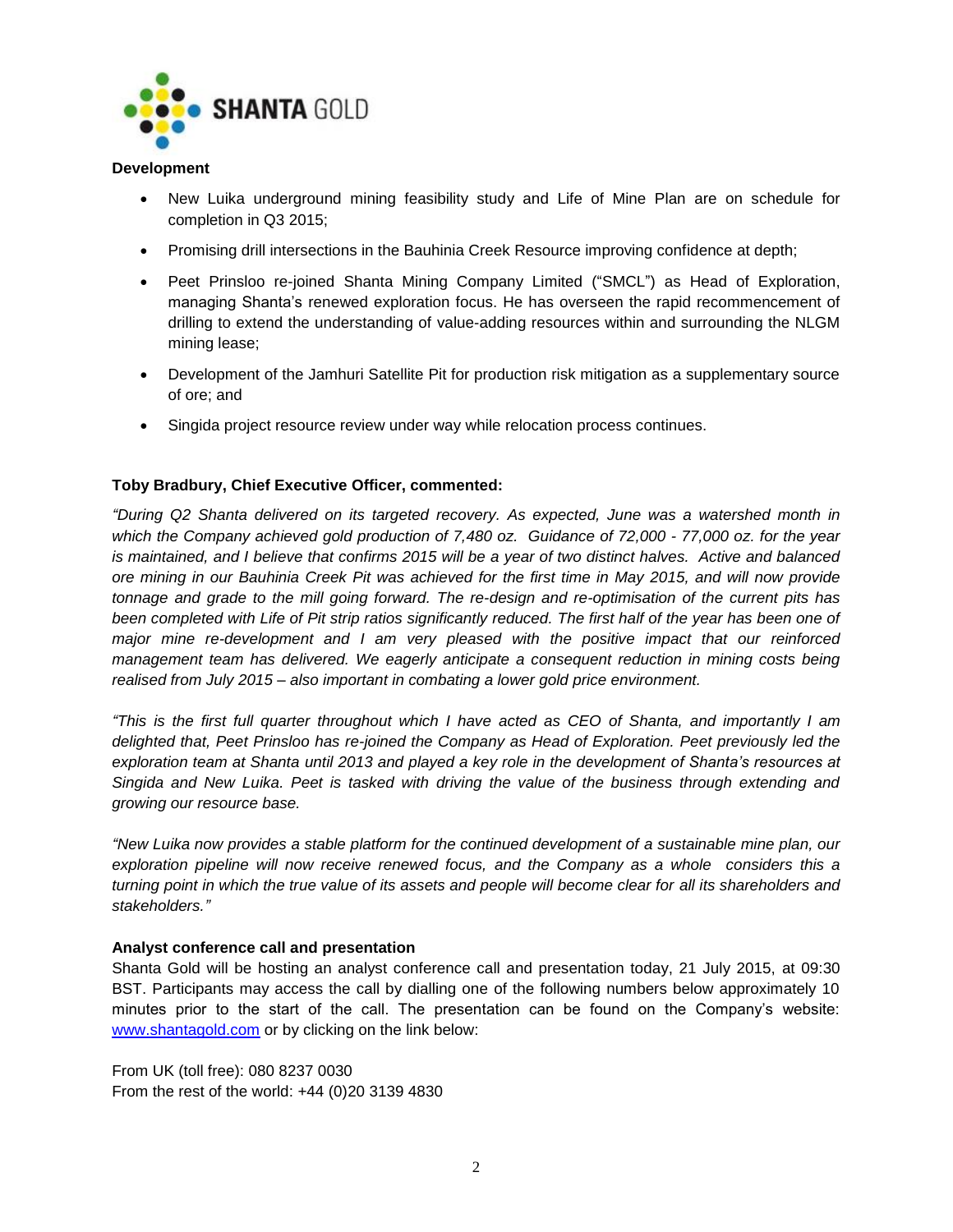

Participant PIN code: 92559781# The presentation is available via the following link: [http://www.anywhereconference.com?UserAudioMode=DATA&Name=&Conference=131660007&PIN=92](http://www.anywhereconference.com/?UserAudioMode=DATA&Name=&Conference=131660007&PIN=92559781) [559781](http://www.anywhereconference.com/?UserAudioMode=DATA&Name=&Conference=131660007&PIN=92559781)

A recording of the conference call will be subsequently made available on the Company's website.

# **Enquiries:**

| <b>Shanta Gold Limited</b><br>Toby Bradbury (CEO)<br>Patrick Maseva-Shayawabaya (CFO)           | +255 (0) 22 2601 829 |
|-------------------------------------------------------------------------------------------------|----------------------|
| <b>Nominated Adviser and Joint Broker</b><br>Peel Hunt LLP<br>Matthew Armitt / Ross Allister    | +44 (0) 20 7418 8900 |
| <b>Joint Broker</b><br><b>GMP Securities Europe LLP</b><br>Richard Greenfield / Alexandra Carse | +44 (0) 20 7647 2800 |
| <b>Financial Public Relations</b><br>Tavistock<br>Emily Fenton / Nuala Gallagher                | +44 (0)20 7920 3150  |

## **About Shanta Gold**

Shanta Gold is an East Africa-focused gold producer, developer and explorer. It currently has defined ore resources on the New Luika and Singida projects in Tanzania and holds exploration licences over a number of additional properties in the country. Shanta's flagship New Luika Gold Mine commenced production in 2012, produced 84,000 ounces in 2014. The Company is admitted to trading on London's AIM and has approximately 464 million shares in issue. For further information please visit: [www.shantagold.com.](http://www.shantagold.com/)

# **Operational**

## **Production Summary**

Production guidance for 2015 is maintained at 72,000 - 77,000 oz.

|                   | Q2 2015 | Q1 2015 | Q4 2014 | Q3 2014 |  |
|-------------------|---------|---------|---------|---------|--|
| Tonnes ore milled | 119,857 | 137,894 | 154,309 | 153,301 |  |
| Grade $(g/t)$     | 4.27    | 3.38    | 4.37    | 4.47    |  |
| Recovery (%)      | 89.3    | 90.1    | 88.2    | 89.1    |  |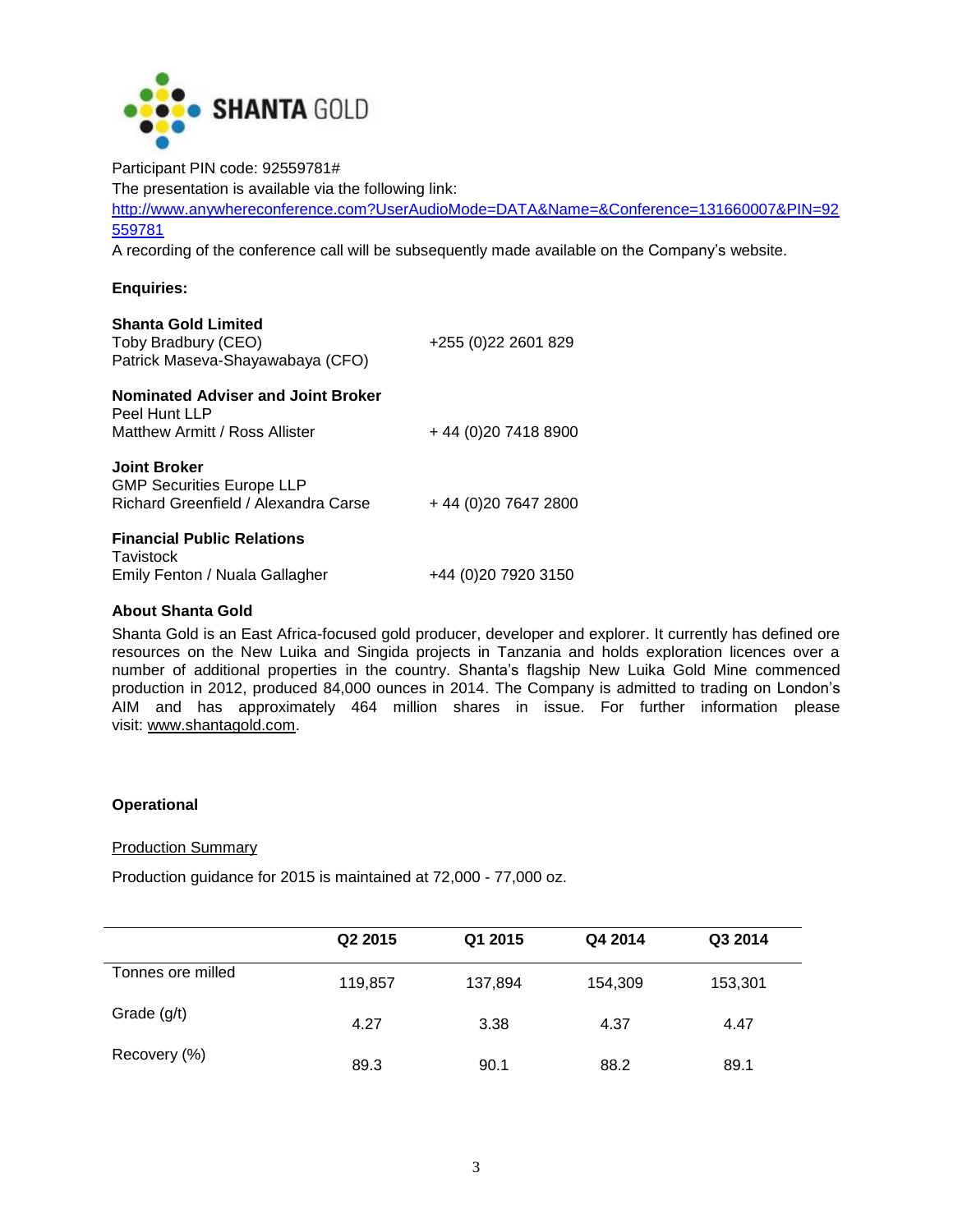

Gold (oz)

| Production                 | 14,664 | 13,516 | 19,114 | 22,720 |
|----------------------------|--------|--------|--------|--------|
| Sales                      | 11,590 | 13.551 | 24,700 | 18,600 |
| Silver production (oz)     | 24,398 | 24,600 | 34.768 | 38,999 |
| Realised gold price (US\$) | 1,222  | 1,252  | 1,253  | 1,306  |

To demonstrate the challenge of the first half of 2015 and the recovery that has been achieved over this period, the graphs below show the production performance for gold, tonnes ore milled, tonnes ore mined and waste mined.

# Gold Production

[http://www.rns-pdf.londonstockexchange.com/rns/5731T\\_-2015-7-20.pdf](http://www.rns-pdf.londonstockexchange.com/rns/5731T_-2015-7-20.pdf) Ore Mined [http://www.rns-pdf.londonstockexchange.com/rns/5731T\\_1-2015-7-20.pdf](http://www.rns-pdf.londonstockexchange.com/rns/5731T_1-2015-7-20.pdf) Waste Mined [http://www.rns-pdf.londonstockexchange.com/rns/5731T\\_2-2015-7-20.pdf](http://www.rns-pdf.londonstockexchange.com/rns/5731T_2-2015-7-20.pdf) Ore Milled [http://www.rns-pdf.londonstockexchange.com/rns/5731T\\_3-2015-7-20.pdf](http://www.rns-pdf.londonstockexchange.com/rns/5731T_3-2015-7-20.pdf)

Tonnes of ore milled remained low in the Quarter while both pits were re-developed throughout April and May 2015. The permanent access ramp to the 930 RL in Bauhinia Creek Pit was completed in May 2015, with the first ore blast for the year in this pit achieved on 13 May 2015. Since the start of 2015, as the only alternative source of ore, Luika Pit was unable to single-handedly provide sufficient feed to the mills; this in turn was exacerbated by geotechnical issues reported last Quarter. Low grade gravels were used to supplement feed to the mill.

Importantly both active pits have now been re-designed. The Bauhinia Creek Pit has had the ore in the western cut-back re-allocated to the underground. This has reduced the waste removal for the balance of the pit (still designed down to 160 metres ("m") depth by >50 per cent. At Luika Pit, re-optimisation taking into account dilution of the previously underground mined areas and the need to deal with pit wall instability has resulted in a smaller open pit operation. The reduced open pit reserves in both pits are not lost but will be included in underground resources. The detail of the change to Open Pit Reserves will be provided in a Reserve Update for New Luika Gold Mine which the Company expects to release during Q3 2015.

To mitigate the operational risk and to provide an alternative source of ore, an open pit operation is being started at the Jamhuri satellite deposit, which is a similar distance from the plant as the Luika Pit. The grade and cost are broadly similar to the existing Luika Pit.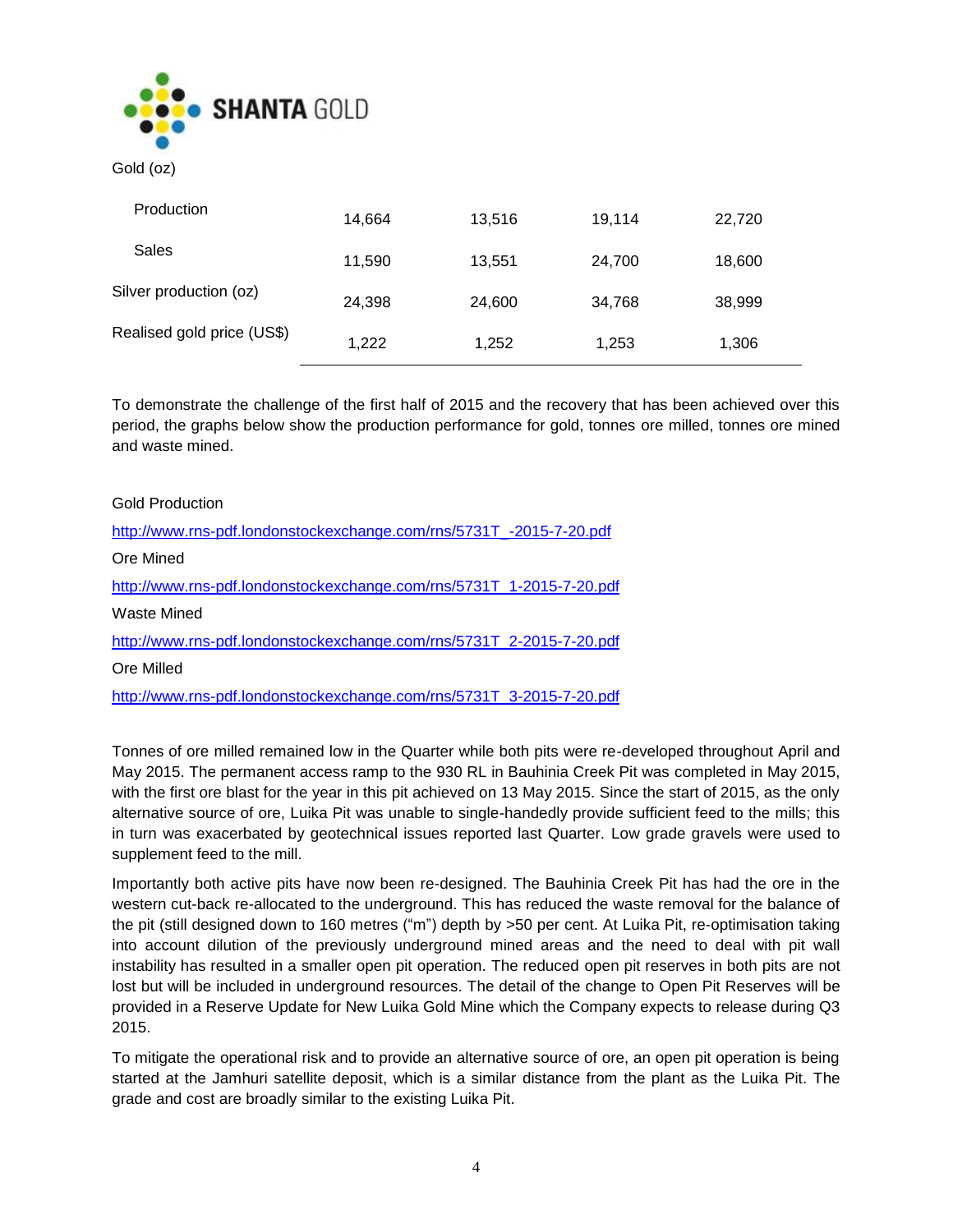

## Safety, Health and Environment

The crushing plant damaged in a fire incident in January 2015 has been repaired and a replacement screen installed. No production losses were experienced as a result of this incident.

Safety performance remained high with no lost time injuries recorded. The Company continues to work closely with the relevant authorities in ensuring compliance with environmental regulations.

## **Financial**

A total of 11,590 oz. of gold were sold, all in fulfillment of forward sales commitments, at an average price of US\$1,222 per oz. A further 2,673 oz. were in transit at Period end.

As at 30 June 2015, the Company had hedged to December 2015, 26,000 oz at an average price of US\$1,221 per oz.

Unit cost performance continued to be adversely affected by the low gold production. Cash Cost per ounce amounted to US\$834 per oz (Q1: US\$1,143/oz) and AISC amounted to US\$1,157 per oz (Q1: US\$1,451/oz). In line with the lower strip ratio following the pit re-optimisation and the higher gold production, Cash Cost and AISC for June amounted to US\$520 and US\$780 per oz respectively and are expected to remain at this level for the remainder of the year. AISC guidance for 2015 therefore remains unchanged at US\$850 - US\$900 per oz and is within the lowest cost quartile of current gold producers.

Cash generated from operations was negative at US\$3.0 million, reflecting the low gold production. US\$5.6 million of gold proceeds were received post quarter end for deliveries made in June.

The Investec loan facilities were finalised during the Quarter following regulatory approval by the Bank of Tanzania. FBN loan repayments amounted to US\$1.9 million, while the unpaid loan balance of US\$18.8 million was refinanced from the Investec loan. US\$10 million of the Investec Standby Facility has been drawn to fund working capital requirements at a time when cash generation was low. No further drawdowns are planned.

As a result of the low cash generation, implementation of capital expenditure projects except for the Bauhinia Creek push back was restricted. Consequently, capital expenditure for the Quarter amounted to US\$6.6 million (Q1: US\$8.1 million), of which the Bauhinia Creek push back accounted for US\$3.8 million.

The cash balance at quarter end was US\$5.9 million, US\$3.3 million lower than the previous quarter. Gross debt amounted to US\$60.4 million (Q1: US\$52.7 million), while net debt amounted to US\$54.5 million (Q1: US\$43.5 million).

Note 1: Cash Cost - Back of mine operating and administrative costs excluding royalty Note 2: AISC - Cash cost plus royalty, stay in business capital expenditure, interest and G & A

### **Development**

### **Exploration**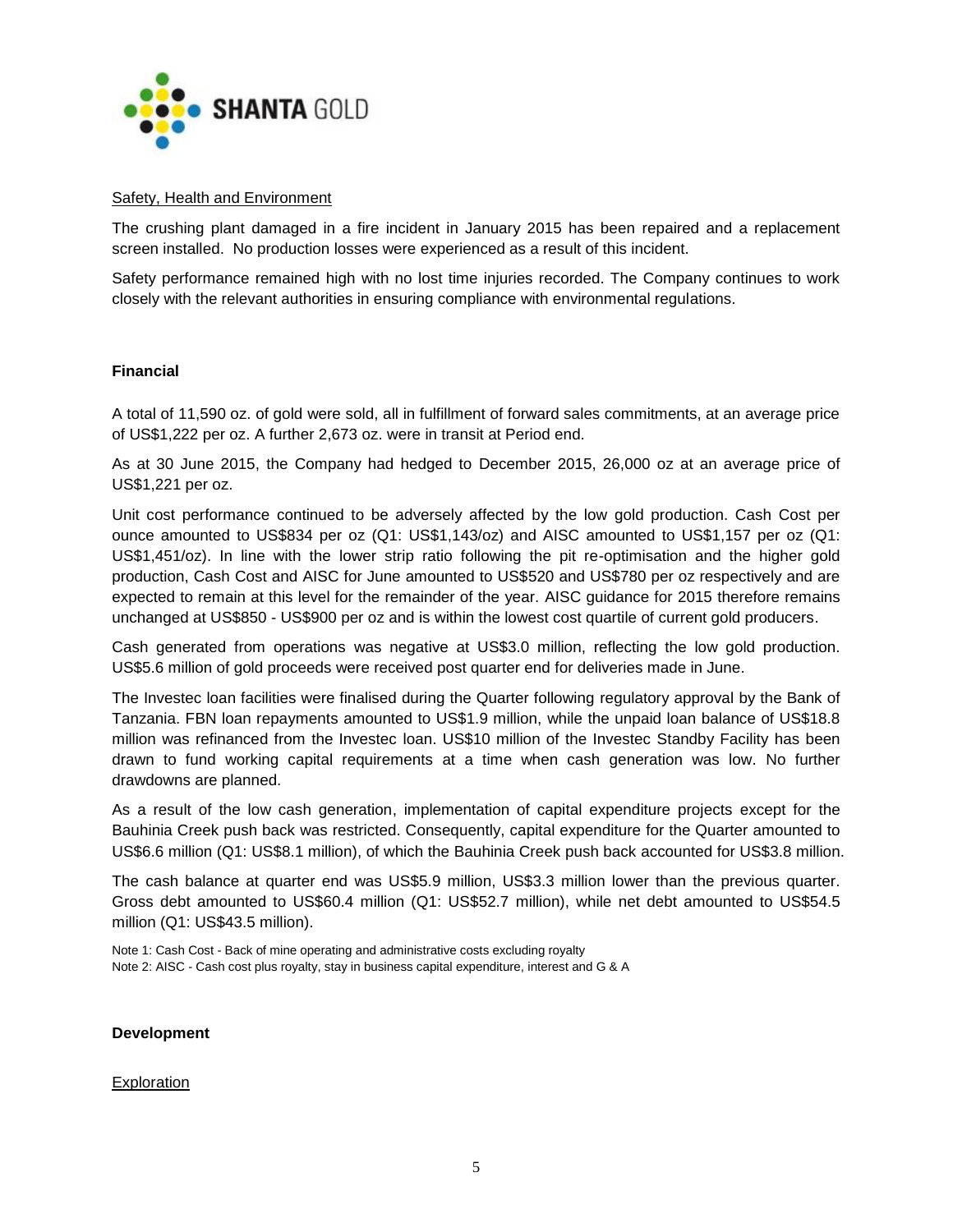

Peet Prinsloo rejoined Shanta Mining Company in May 2015 as Head of Exploration. Before his departure in 2013, Peet was instrumental in the early work done on Shanta's resources at Singida and New Luika. His knowledge and experience, in Tanzania and beyond, will be applied to drive the value of the business through extending and growing the resource base. This is focused on the highly prospective exploration potential and existing ore bodies within and surrounding the New Luika Mine, a review of the Singida asset and consideration of opportunities external to SMCL.

Drilling exploration programs commenced in Q2 at Jamhuri and Elizabeth Hill within the New Luika Mining License and grassroots exploration continued within prospecting licenses held in close proximity to the New Luika Mine. Updates on the results of this work will be provided as appropriate through the course of 2015.

Results of supplementary exploration drilling and analysis, conducted as part of the underground feasibility work for Bauhinia Creek and Luika, were returned in the quarter and are summarised below. This work will result in a Resource update for Bauhinia Creek and Luika deposits.

# *Bauhinia Creek*

Five directionally drilled Reverse Circulation ("RC")/ Diamond Drill ("DD") holes were completed at the Bauhinia Creek deposit and confirmed continuity of the ore body and gold grade, the following notable drill hole intersections were reported:

| CSD060: 5.38    | M   | $\omega$ | 11.64 a/t   |  | 274 m           | below surface |
|-----------------|-----|----------|-------------|--|-----------------|---------------|
| CSD061: 4.15    | M I |          | @ 12.42 a/t |  | $257 \text{ m}$ | below surface |
| CSD063: 5.93    | M   | $\omega$ | 42.22 a/t   |  | 266 m           | below surface |
| CSD064: 10.60 M |     | $\omega$ | 11.79 a/t   |  | 211 m           | below surface |

The sample results are summarised in the table below:

| <b>Target</b> | <b>BHID</b>   | To<br><b>From</b> |        | <b>Width</b> | Grade  |  |  |  |
|---------------|---------------|-------------------|--------|--------------|--------|--|--|--|
|               |               | (m)               | (m)    | (m)          | Au g/t |  |  |  |
| BC            | <b>CSD060</b> | 311.52            | 316.9  | 5.38         | 11.64  |  |  |  |
|               |               |                   |        |              |        |  |  |  |
| <b>BC</b>     | <b>CSD061</b> | 288.4             | 292.55 | 4.15         | 12.42  |  |  |  |
|               |               |                   | And    |              |        |  |  |  |
| <b>BC</b>     | <b>CSD061</b> | 294.15            | 297.99 | 3.84         | 1.07   |  |  |  |
|               |               |                   | And    |              |        |  |  |  |
| <b>BC</b>     | <b>CSD061</b> | 306.78            | 308.78 | 2.00         | 4.07   |  |  |  |
|               |               |                   |        |              |        |  |  |  |
| BC            | <b>CSD062</b> | 256.48            | 271.09 | 14.61        | 2.3    |  |  |  |
|               |               |                   |        |              |        |  |  |  |
| BC            | <b>CSD063</b> | 299.83            | 305.76 | 5.93         | 42.22  |  |  |  |
|               |               |                   | And    |              |        |  |  |  |
| BC            | <b>CSD063</b> | 309.44            | 310.2  | 0.76         | 2.1    |  |  |  |
|               |               |                   |        |              |        |  |  |  |
| <b>BC</b>     | <b>CSD064</b> | 233.06            | 233.97 | 0.91         | 1.22   |  |  |  |
|               |               |                   | And    |              |        |  |  |  |
| <b>BC</b>     | <b>CSD064</b> | 240.86            | 251.46 | 10.6         | 11.79  |  |  |  |